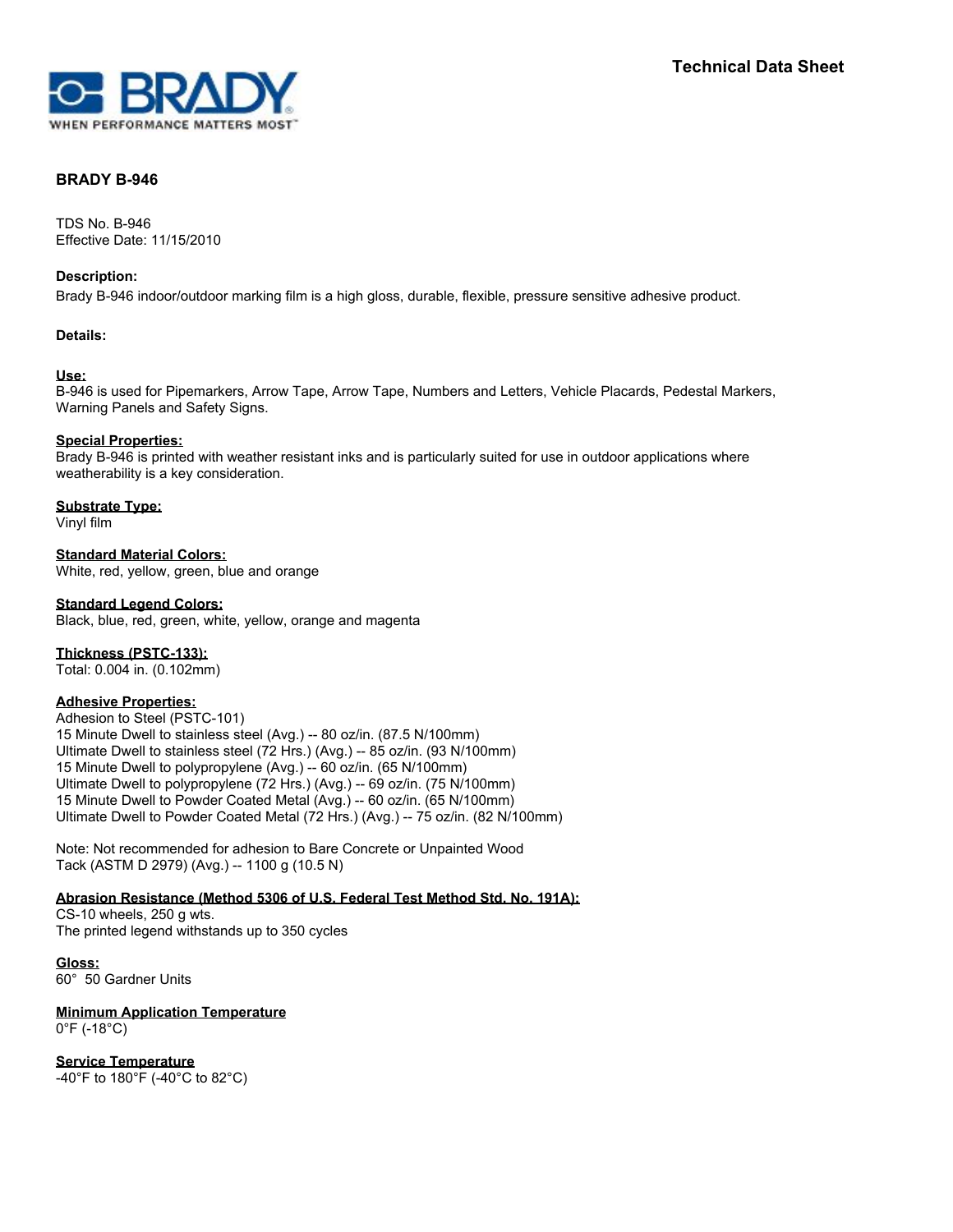# **Average Outdoor Durability:**

8-10 years (Average expected outdoor life of product will depend on user definition of failure, climatic conditions, mounting techniques, and material color.)

# **Chemical Resistance:**

| <b>REAGENT</b>         | <b>7 DAY IMMERSION</b> | <b>DIP TEST</b> | <b>Sutherland RUB TEST</b> |
|------------------------|------------------------|-----------------|----------------------------|
| 30% Sulfuric Acid      | <b>NE</b>              | <b>NE</b>       | <b>NE</b>                  |
| 10% Sulfuric Acid      | <b>NE</b>              | <b>NE</b>       | <b>NE</b>                  |
| 30% Hydrochloric Acid  | <b>NE</b>              | $NE$            | <b>NE</b>                  |
| 10% Hydrochloric Acid  | $NE$                   | <b>NE</b>       | $NE$                       |
| 50% NaOH               | $NE$                   | <b>NE</b>       | <b>NE</b>                  |
| 10% NaOH               | F                      | <b>NE</b>       | <b>NE</b>                  |
| Methyl Ethyl Ketone    | $\mathsf F$            | $\mathsf F$     | F                          |
| Acetone                | $\mathsf F$            | $\mathsf F$     | F                          |
| Methanol               | $\mathsf F$            | <b>NE</b>       | F                          |
| IPA (Isopropanol)      | F                      | $NE$            | F                          |
| ASTM #3 Oil            | $NE$                   | <b>NE</b>       | <b>NE</b>                  |
| SAE 20 Oil             | $NE$                   | <b>NE</b>       | $NE$                       |
| Alconox®               | $NE$                   | <b>NE</b>       | <b>NE</b>                  |
| Toluene                | F                      | $\mathsf F$     | F                          |
| <b>Mineral Spirits</b> | $\mathsf F$            | $\mathsf F$     | F                          |
| Glacial Acetic Acid    | $\mathsf F$            | $\mathsf F$     | F                          |
| 5% Acetic Acid         | $\sf NE$               | $NE$            | <b>NE</b>                  |
| Diesel Fuel            | F                      | $\mathsf F$     | F                          |
| Heptane                | F                      | <b>NE</b>       | F                          |
| 10% Ammonia            | $\sf NE$               | $N\mathsf{E}$   | $N\mathsf{E}$              |
| Turpentine             | $\mathsf F$            | $\mathsf F$     | $\mathsf F$                |
| Kerosene               | $NE$                   | $\mathsf F$     | F                          |
| Turpentine             | $\mathsf F$            | $\mathsf F$     | F                          |
| Kerosene               | <b>NE</b>              | $\mathsf F$     | F                          |
| 10% Sodium Chloride    | $NE$                   | <b>NE</b>       | $N\mathsf{E}$              |
| Water                  | <b>NE</b>              | $NE$            | <b>NE</b>                  |
| Gasoline               | $\mathsf F$            | $\mathsf F$     | F                          |